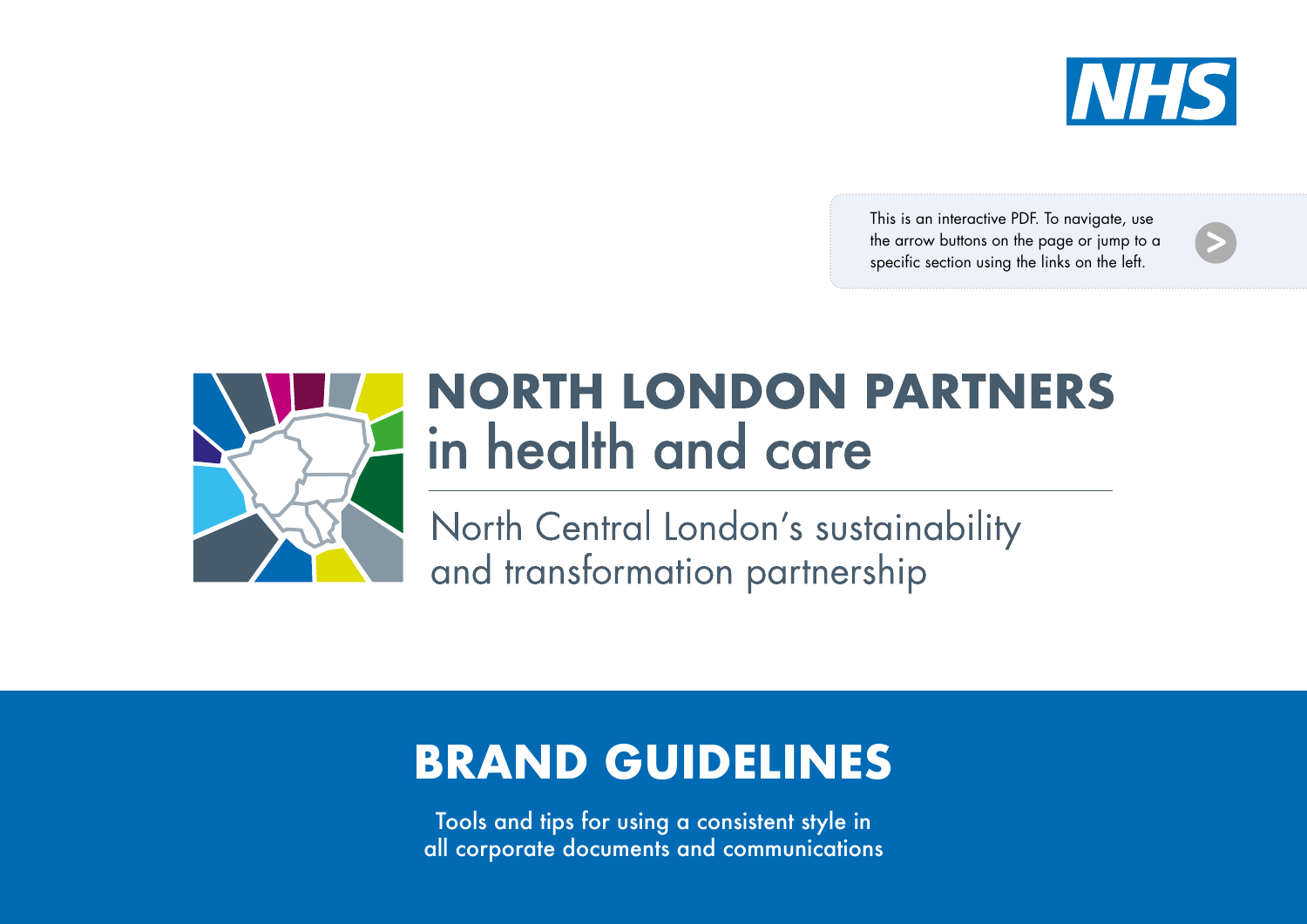#### **[Logo](#page-1-0)**

**[Colours](#page-3-0)**

**[Fonts](#page-4-0)**

**[Templates](#page-5-0)**



## **NORTH LONDON PARTNERS** in health and care

North Central London's sustainability and transformation partnership

### Correctly using our logo

<span id="page-1-0"></span>**Logo**

When working with our logo you should only use original digital graphic files. Never redraw the logo, change it in any way or attempt to create it yourself.

Do not stretch the logo when scaling or moving within a document. Holding 'shift' when increasing or decreasing the size will ensure the proportions are retained.

### Position

When producing printed materials, the logo should be positioned in the top left of a printed page.

**> <sup>&</sup>gt;**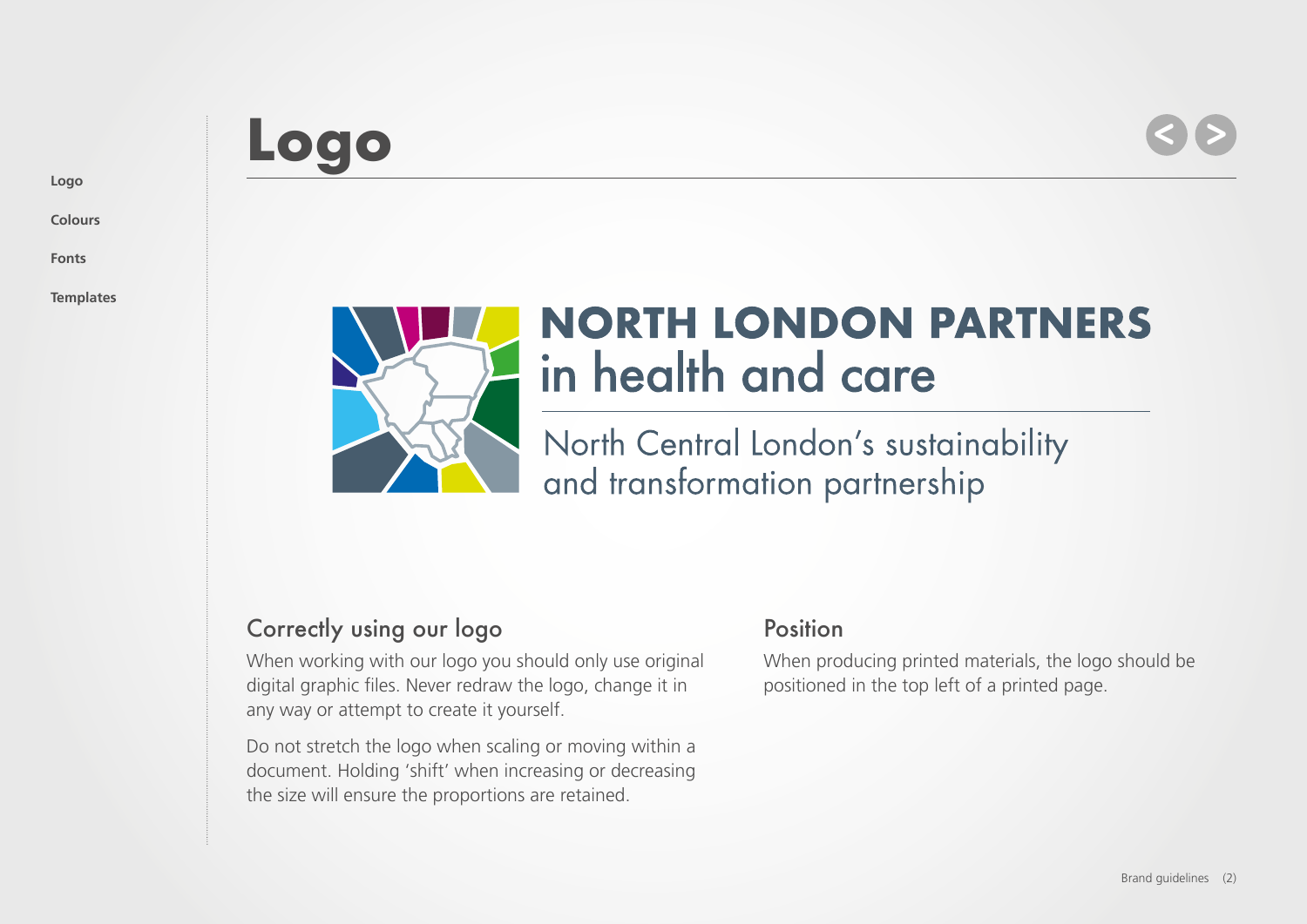# **Logo with NHS lozenge**

**NHS** 

**> <sup>&</sup>gt;**

**[Logo](#page-1-0)**

**[Colours](#page-3-0)**

**[Fonts](#page-4-0)**

**[Templates](#page-5-0)**



Ost eaqui alit odio. Ullab iunt modicti onsent earuptae nos volupta veriate mpores eturitium estiis il eate omnimi, si optinve liciet as aut eum seque la quassin verspedit ommodi dolupitam quas doluptatibus etur, ab inis sum quist, voluptati que num facepud ipitatur am eius ma con et veliquo eiciur?

Aqui omnimil in pedis rem voluptam doluptatecto imaio. Itatione eatiust laboribus quam fugitiis rest ut prem solo cusam volorita simaiost enet enducid que volorep taspitis dolorporro optatque num et odis est, escitatur?

Ulla ipis quamenita sunti intem as et que volo omniates aliquae pra sa et qui dentiure nones accus asi dolenis exceres aut escider estecusci tem exerferro eos acea is excest qui tempore voluptu remquunt ilis doluptat est repudandipis id quamet aut litatibusda di qui dolumqu atisinv elicias dolut est voluptam fuga. Nequo tor aut quam, aborat laborat la sequiania con poreni berum fugitati cus dunt aut molende leceperum rem vellanto consequam iusdaes ciisinv eribus es si dolorep errorepro to eicillabo. As mo te sit vellectis ius volorae. Occum eum que vendige ndeseque volut etur, undi oditamus reprati usandis estius alis cum voluptaquam atentiat.

Accaboritius re parit as molesci sitiaecabore renist dolorro voluptate coresci llectae vellorepuda enditio bearum volo explic tor sinvelent venim anda volorum qui dolorpo recustrum lam volupid ut hicatur sectati volentis am volum rerum eum volo mincil erovit que necupta teniae simus doluptaerio tem repudist vel inimolo reperit denem eat.

Ebis et et voluptas et lisquasit volupta dolupit facidit quiberum necturerem veliquis eatectur?

Edis si volor aperesequi ipis imaions enitasit assitam lam quati blates plab id quassit, tem re int et lanim ligni sunt a volectatium es magnihil iliatquam et aces autet landigni quodis nis moluptas as alitiur? Solorum aut ra id et que quia dolor aute esti con nullia voles mo beat laccusam voleni unture vernatiis minctorro et pe voluptati voluptas eiusae et re cus.

NHS lozenge should be placed on the top right.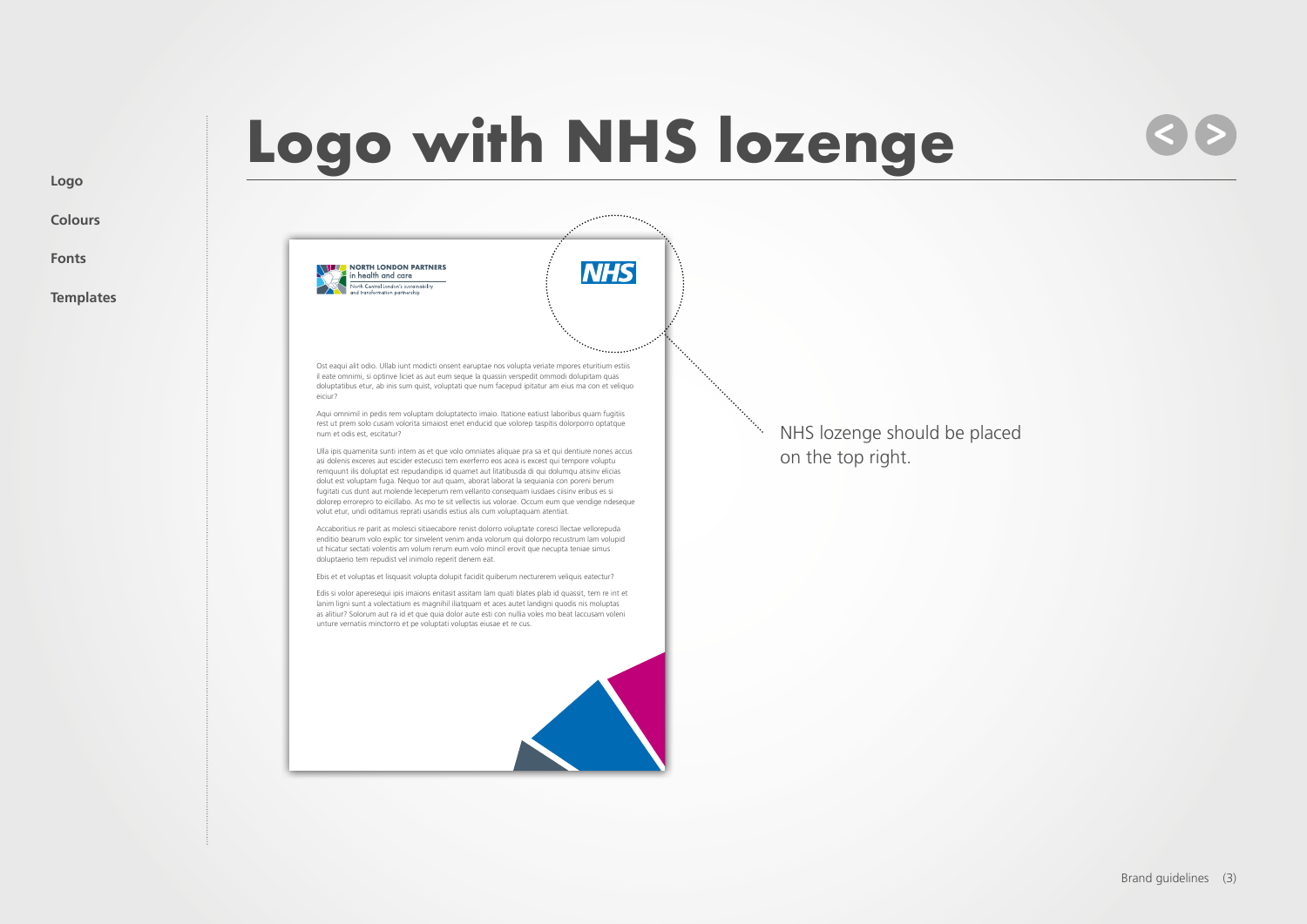# <span id="page-3-0"></span>**Colours**

**> <sup>&</sup>gt;**

## **[Fonts](#page-4-0)**

**[Logo](#page-1-0)**

**[Colours](#page-3-0)**

**[Templates](#page-5-0)**

| <b>Blue</b>    | <b>Dark Grey</b> | Pink                | Lime           |
|----------------|------------------|---------------------|----------------|
| R:             | 66               | R:                  | 222            |
| $\overline{0}$ | R:               | 174                 | R:             |
| 95             | 85               | G:                  | 220            |
| G:             | G:               | 37                  | G:             |
| <b>B:</b>      | 99               | 115                 | B:             |
| 184            | B:               | B:                  | $\Omega$       |
| C <sub>i</sub> | 58               | C <sub>i</sub>      | 20             |
| 99             | C:               | 18                  | C:             |
| 50             | 32               | M:                  | M:             |
| M:             | M:               | 100                 | $\Omega$       |
| Y:             | 18               | Y:                  | 100            |
| $\Omega$       | Y:               | $\overline{0}$      | Y:             |
| K:             | 54               | K:                  | K:             |
| $\overline{0}$ | K:               | 8                   | $\overline{O}$ |
| Hex: #005EB8   | Hex: #425563     | <b>Hex: #AE2573</b> | Hex: #dddc00   |

## Our colour palette

By using these standard colours consistently, you will help to maintain recognition and trust in our communications.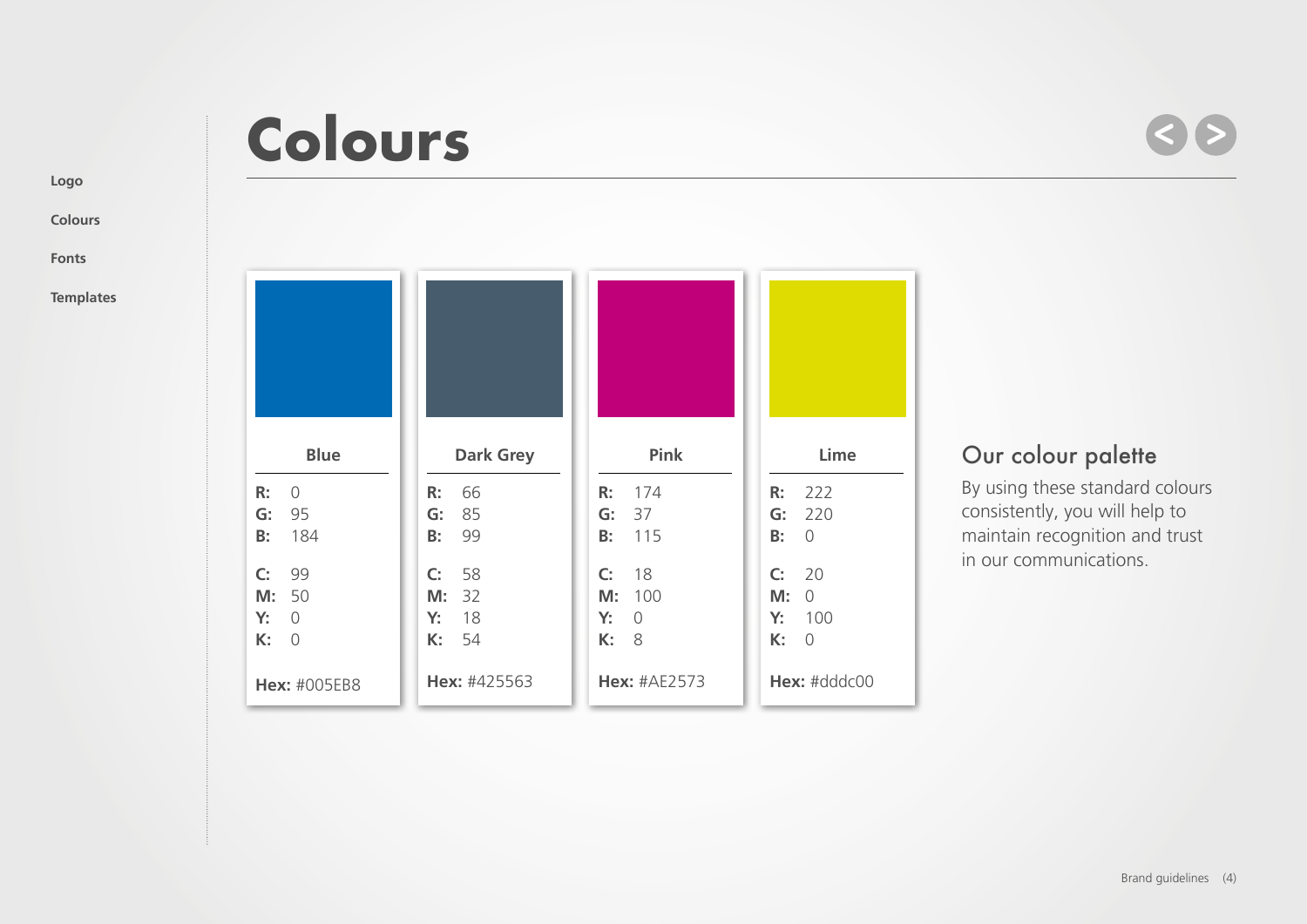#### **[Logo](#page-1-0)**

**[Colours](#page-3-0)**

**[Fonts](#page-4-0)**

**[Templates](#page-5-0)**

# <span id="page-4-0"></span>**Fonts**

## **> <sup>&</sup>gt;**

### Headline fonts

Futura should be used for headings and key information.

## **Futura**

**AaBbCcDdEeFfGg HhIiJjKkLlMmNn OoPpQqRrSsTtUu VvWwXxYyZz**

## Text font

Frutiger should be used as the body text in leaflets and documents.

## Frutiger

AaBbCcDdEeFfGg HhIiJjKkLlMmNn OoPpQqRrSsTtUu VvWwXxYyZz

## System fonts

As a substitute for the specialist fonts, Calibri can be used for headlines and Arial for body text.